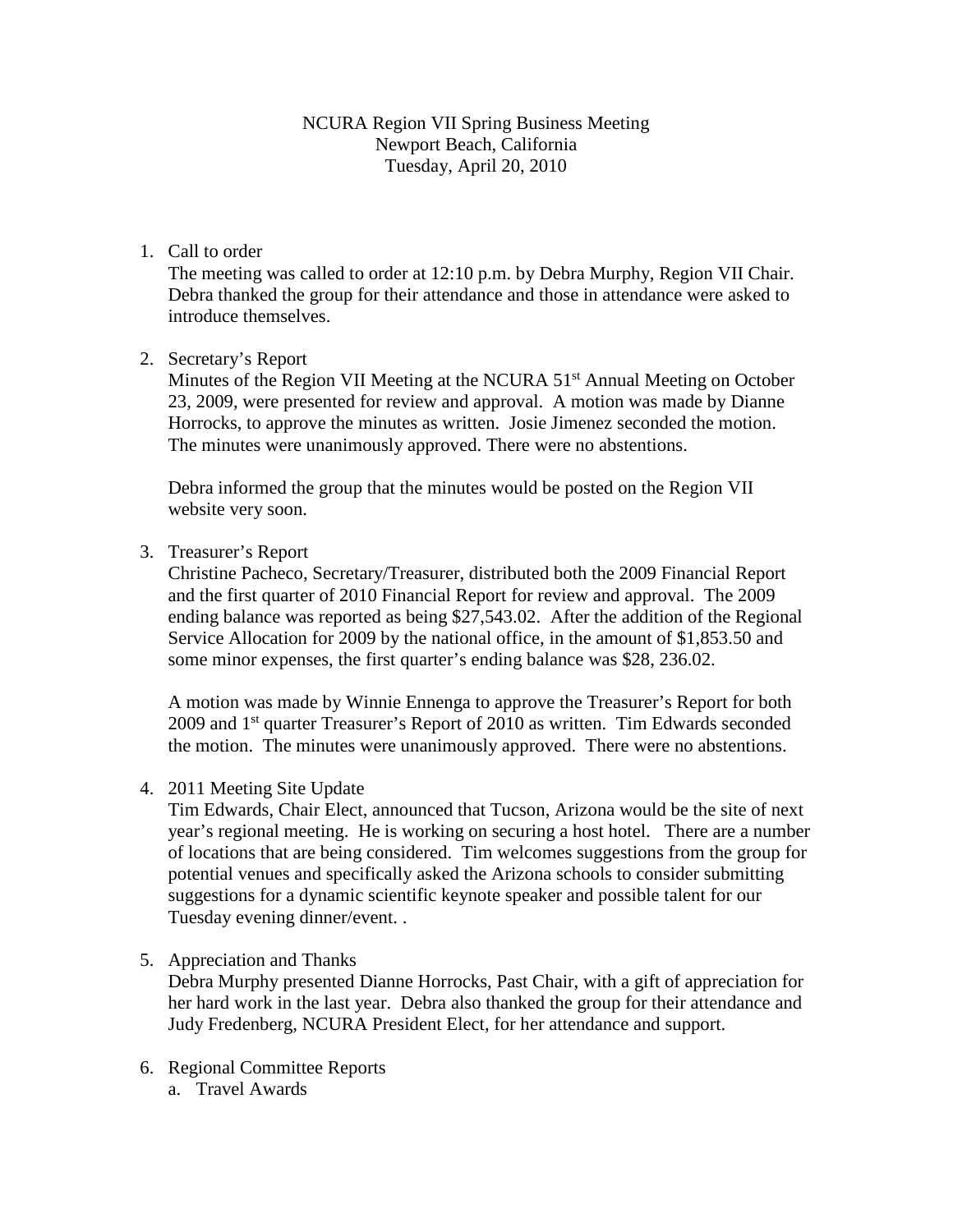Debra Murphy announced that an announcement will go out, very soon, requesting applications for regional travel awards to the NCURA 52<sup>nd</sup> Annual Meeting (AM52). AM52 will be held in Washington, D.C. from October 31 – November 3, 2010. This year there will be at least two awards. Deadlines for submission will be posted on the website.

b. Board of Directors

Kathi Delehoy, current regionally elected member to the National Board of Directors, reported that the Board of Directors reviewed and approved the upcoming year's budget. There will be an announcement of a national web committee. It would be good to have representation from Region VII on this committee. As the end of Kathi's term is coming up on the Board of Directors, interested members should consider running for this position when the call for nominations comes out this summer. Kathi thanked the group for their support throughout her term as a board member.

- c. Professional Development Committee Denise Wallen, committee member, was unable to attend this meeting. No report was presented for this committee.
- d. Nominating and Leadership Development Committee Winnie Ennenga, committee member, reported that the Call for Nominations to select the future NCURA leaders is coming up very soon. Attendees to the meeting were encouraged to check out the NCURA website for details on the elections. The deadlines for the VP/President-Elect and two At-large Board Members will have a deadline of May 21, 2010.

Winnie also informed the group that applications for the Catherine Core Minority Travel Award, the Joseph F. Carrabino Award, and the Outstanding Achievement in Research Administration Award have nomination deadlines of May 28, 2010. The NCURA national website will have the specific details and requirements for each of the awards.

Winnie mentioned the Leadership Development Institute (LDI) and its significance for growing the organization's leaders. The program started in 2003 and has graduated 88 NCURA members. Region VII has had several graduates and mentors that have participated in the program.

e. Volunteer Coordinator

Debra announced that Lisa Jordan has agreed to take on the role of Volunteer Coordinator.

## f.  $52<sup>nd</sup>$  Annual Meeting

Judy Fredenberg updated the group on the renovations to the Washington Hilton and how it is now better suited for our group. She also discussed the changing cultural shift for the organization and the importance of input for the strategic